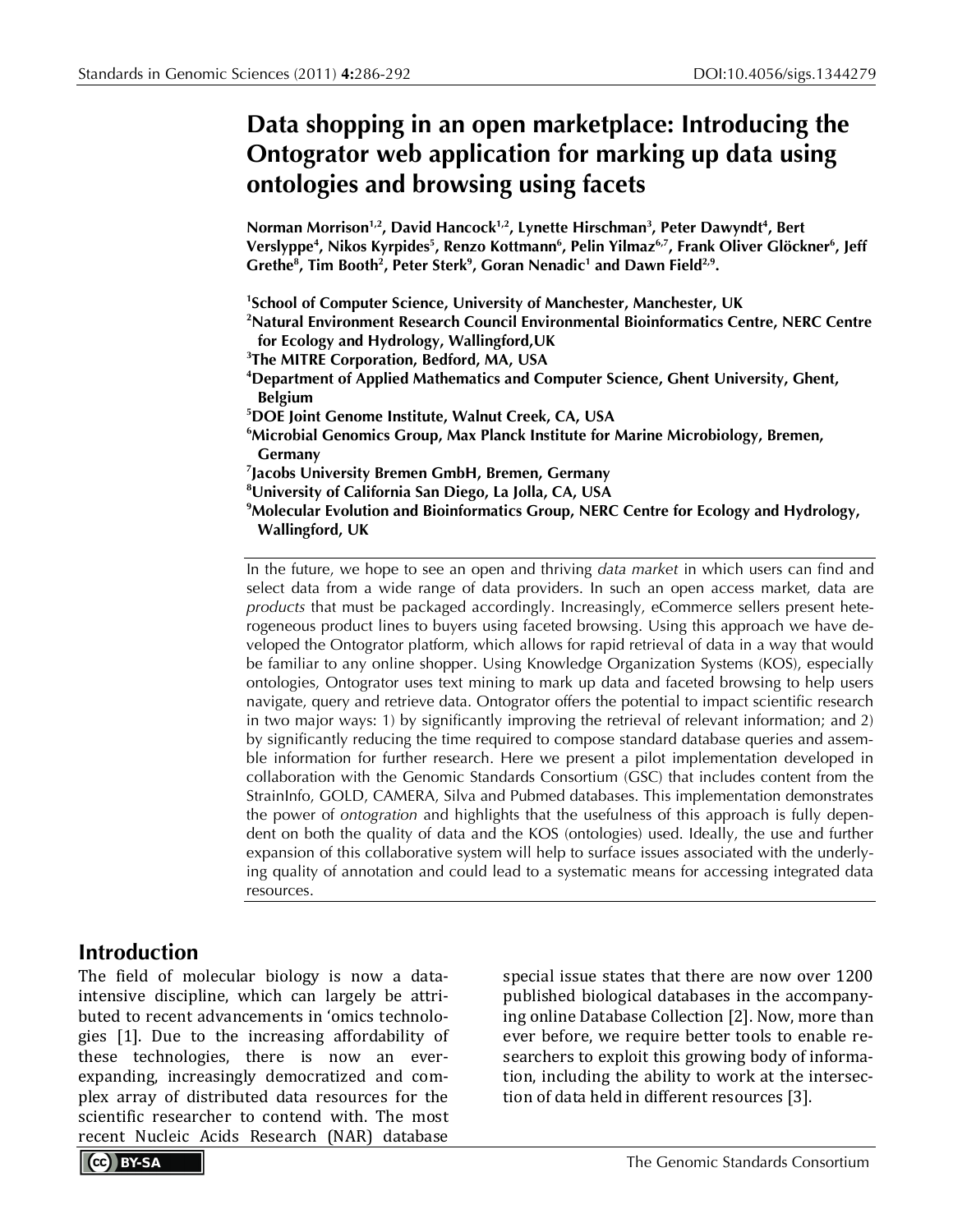#### **Faceted Browsing**

Here we explore an approach – that of faceted browsing – for pulling together and viewing biological data resources in a new way. This approach has been successfully used in eCommerce for managing the exploration of large and complex search spaces. Faceted browsing is the use of information of different types (presented in facets, frames or windows) to quickly compare and select criteria about products [4]. In other words, individual products are placed under multiple classification hierarchies and can therefore be viewed by users in a multitude of ways. This method is particularly prevalent in Web sites that have extensive product catalogues, such as iTunes and Amazon, where items are described by their key attributes like price, manufacturer/publisher or genre.

Consider, for example, visiting Amazon to buy a television. Rather than being presented with a list of thousands of different items, users are asked to narrow down their choice by picking elements from different facets i.e. dimensions that describe the product they are looking for. For televisions, facets might include: screen-size, brand, pricerange, refresh-rate and so on. As the user selects particular characteristics, the number of matching candidates in the product catalogue is fed back on the screen and the list becomes more manageable.

The major benefit of faceted browsing, compared to traditional keyword searches, is that users need not have any prior knowledge of either the content or structure of the underlying resources. Research within the information retrieval and human-computer interaction communities has shown faceted browsing to be both popular and effective in data exploration [4].

The field of biology has arguably one of the largest and best product *back catalogues* of any science discipline. In order to utilize these data more effectively, we suggest here that biological data can be packaged-up and described as *data products*. However, unlike a multinational company that can control the descriptions of its product lines, biological data is highly distributed and heterogeneously described. In order to achieve a truly open biological linked-data marketplace, we need standardized and robust descriptions of our data products.

#### **Annotating data products to support faceted browsing**

Many types of biological data still lack informative descriptions – even those that are minimal [5,6] – and while the use of ontologies for annotation is growing, there are still large resources that remain unannotated in any meaningful way. In such cases, it is still possible to extract information directly from a variety of data sources (or literature) to create useful annotations that support navigation and discovery. This can be done by matching content to relevant lists of terms of special interest to users. Consensus lists of such terms from different knowledge domains are collectively known as Knowledge Organization Systems (KOS) and can range from simple glossaries and dictionaries (or controlled vocabularies) through to more complex classification schemes, taxonomies, thesauri, gazetteers and ontologies.

Here we present the Ontogrator web application, where we have used a set of KOS to demonstrate how data can be *marked-up* to create informative facets for search and discovery. We are in particular interested in the use of ontologies as facets. Ontologies can be loosely defined as sets of concepts or terms that also contain explicit relationships between them. Perhaps the best-known example of an applied ontology in the field of Molecular Biology is the Gene Ontology (GO) [7], but there are now a wide range of available ontologies [8] opening up a range of options for future aggregation and *Ontogration* of data.

## **Material and methods**

The Ontogrator Web application provides a Java-Script GUI (graphical user interface) running within a web browser. This Web application fetches data on demand from a back-end comprising a set of REST (representational state transfer) web services supported by a LAMP (Linux, Apache, MySQL, PHP) software stack. A MySQL database is constructed and indexed specifically to support the functions of the browser GUI.

The back-end service (see Figure 1) performs the following key functions: **A - Data acquisition**: ingestion of raw data from primary sources; **B - Semantic indexing**: detecting concepts in the data using text mining; **C - Browsing services**: providing the client with an efficient conceptbased retrieval service; **D - Data and facet updates**: periodic refreshing of the underlying resources.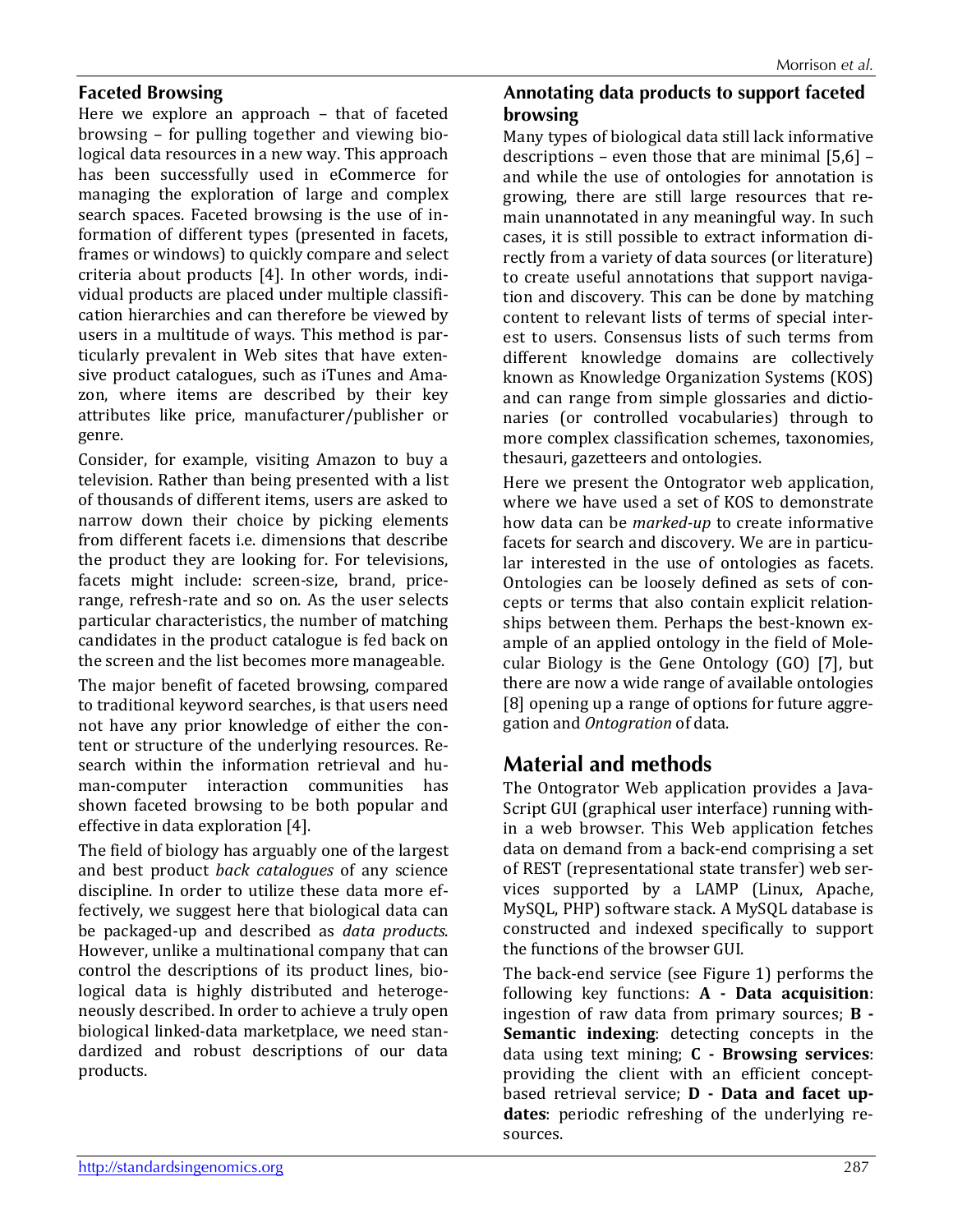

**Figure 1. The Ontogrator platform.** Ontologies, or other KOS, and selected content are processed for use in Ontogrator. After data acquisition and annotation (semantic indexing), browsing services enable exploration and discovery through the web application.

### **A - Data acquisition**

Data to be imported is converted to tabular format and pre-processed using a PHP script which is customized for each data source. This identifies which columns should be scanned for terms as well as constructing a unique identifier for each record. For example, a data resource with a *habitat* column would be marked for matching against the Environment Ontology. Once the input processors have been constructed, the remainder of the processing is fully automated. The import scripts create appropriate tables in the back-end database to hold both the data and any hits found during semantic indexing.

#### **B - Semantic indexing**

Concept annotation is performed by Terminizer [9], an external Web service that detects mentions of ontological concepts from a given ontology in a given textual passage. Word stemming and phrase rearrangement are employed to spot approximate matches, as well as blacklisting to remove common false positives. In addition to this generic ontology matching service, Ontogrator can call upon other external Web services. For example, in the genomic Ontogrator instance, the uBio [10] service is used for detecting species identifiers and GAZ [11] is used for identification of geo-locations.

#### **C - Browsing services**

A collection of PHP scripts are installed on the server to be called by the Web application. They provide the following functions over a RESTful interface:

- List the available data sources
- List the root concepts of an ontology or taxonomy
- List the child concepts of a given ontology concept or taxonomical identifier
- List the concepts which match a given substring (for autocomplete when searching)
- Return meta-data about the columns available in a given data source
- List the items from a data source which match any given set of concepts or identifiers
- Give a detailed breakdown of exactly how an item matches against a set of concepts or identifiers.

In our demonstration system, the term lookup is sufficiently fast to provide the user with an interface that is updated in a timely manner. As the speed of the queries depends on straightforward indexing of the underlying database, we anticipate that this would continue to work as more data was added. As all the operations are read-only, server-side replication of the database and/or Web server threads could be employed to maintain performance in the light of increased demand. It may also be useful for people to access these REST services directly, but at this point they are provided solely to feed the web application and we do not advertise them as a public API.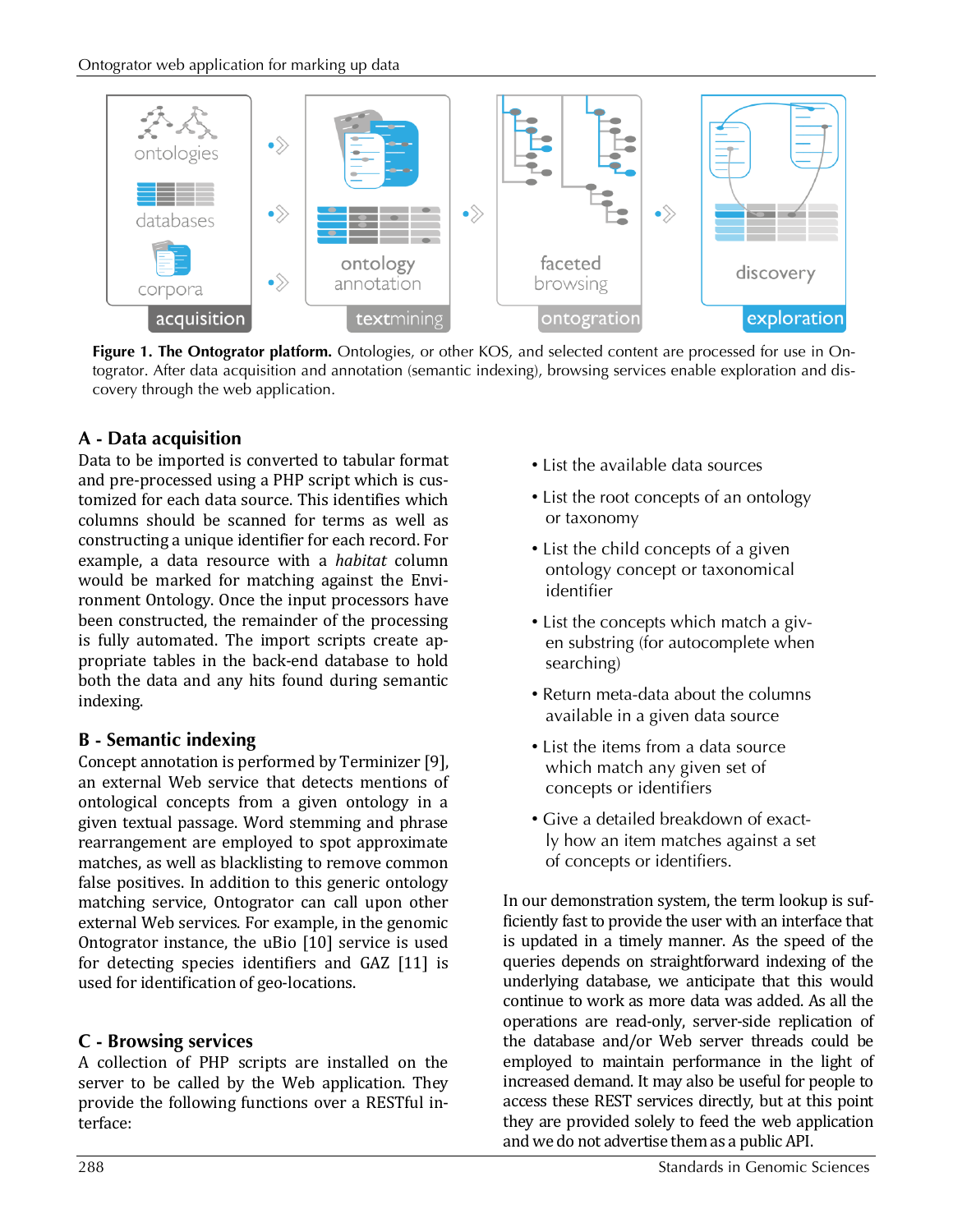#### **D - Data and facet updates**

As the underlying data sources and ontologies change, these updates need to be reflected in the Ontogrator. For example, scripts in the back-end can be set to update the content of each resource (i.e. add new rows or update entries that have been changed) whenever a new version is published. Only the affected rows need to be reprocessed. On the other hand, an update to ontology resources (used for semantic indexing) would necessitate a full re-processing of all data sources as a background batch process.

#### **Ontogrator Web Interface**

The Ontogrator interface, as viewed in a browser, is divided into two principal sections (Figure 2). The top half of the page contains facet browsers, one for each of the available ontologies or taxonomies. The bottom half contains a tabular viewer for displaying results. In between these sections is a toolbar which displays the current search query (i.e. *restrictions* applied in the faceted windows). All sections can be interactively resized by the user.

| Taxonomy                                                                                                                                                                                                                   | Clear                                                     | Anatomy<br>Clear                                                                                                                                | <b>Geographic Location</b>                                                                                                                                                                                                                                                                                                | Environment<br>Clear                                                                                                                                                                    | Clear                    |
|----------------------------------------------------------------------------------------------------------------------------------------------------------------------------------------------------------------------------|-----------------------------------------------------------|-------------------------------------------------------------------------------------------------------------------------------------------------|---------------------------------------------------------------------------------------------------------------------------------------------------------------------------------------------------------------------------------------------------------------------------------------------------------------------------|-----------------------------------------------------------------------------------------------------------------------------------------------------------------------------------------|--------------------------|
| Search                                                                                                                                                                                                                     | v                                                         | $\checkmark$<br>Search                                                                                                                          | Search                                                                                                                                                                                                                                                                                                                    | v<br>Search                                                                                                                                                                             | v                        |
| Animalia<br>Bacteria (4)<br>Biota<br>Carpoids<br>Cellular life<br>cellular organisms<br>Cnidaria Hatschek, 1888<br>Eukaryota<br>Gastrotricha Metschnikoff, 1864<br>Nematomorpha Vejdovsky, 1886<br>Pisces<br>Search query: | "Bacteria" (Taxonomy)                                     | anatomical modifier<br>anatomy basic component<br>taxon ontology<br>time stages<br>"Scandinavian Peninsula" (Geo <sub>b</sub> vohic Location) % | Scandinavian Peninsula (4)<br><b>Serbia</b><br>Slovak Republic<br><b>Slovenia</b><br><b>Switzerland</b><br><b>The Alps</b><br><b>D</b> The Netherlands<br><b>Ukraine</b><br><b>United Kingdom</b><br>Former Union of Soviet Socialist Republics .<br>Great Rift Valley<br>$3 - 1 - 1$<br>"dairy product" (Environment) 30 | a dairy product (4)<br>butter<br>buttermilk<br>cheese (1)<br>fermented dairy product (1)<br>ice cream<br>$\triangleright$ milk (2)<br>dessert<br>$e$ egg<br>fermented food<br>$p$ fruit | $\overline{\phantom{a}}$ |
| CAMERA (no hits)                                                                                                                                                                                                           | PUBMED (14 hits)<br>GOLD (no hits)                        | <b>STRAININFO (4 hits)</b><br>SILVA (no hits)                                                                                                   |                                                                                                                                                                                                                                                                                                                           |                                                                                                                                                                                         |                          |
| culture id<br>id                                                                                                                                                                                                           | strain numb species name                                  | habitat                                                                                                                                         |                                                                                                                                                                                                                                                                                                                           | country                                                                                                                                                                                 |                          |
| 14534                                                                                                                                                                                                                      | 105347 Streptococcus canis<br>4                           |                                                                                                                                                 |                                                                                                                                                                                                                                                                                                                           | Uppsala, Sweden                                                                                                                                                                         |                          |
| 15218<br>Lactobacillus plantarum<br>104437                                                                                                                                                                                 |                                                           | Cheese showing rusty spot                                                                                                                       |                                                                                                                                                                                                                                                                                                                           | Sweden                                                                                                                                                                                  |                          |
| 3609                                                                                                                                                                                                                       | LMG 14531<br>Leuconostoc sp.                              |                                                                                                                                                 |                                                                                                                                                                                                                                                                                                                           | Sweden Göteborg                                                                                                                                                                         |                          |
| 5260                                                                                                                                                                                                                       | LMG 8151<br>Lactobacillus acidophilus<br>acidophilus milk |                                                                                                                                                 |                                                                                                                                                                                                                                                                                                                           | Sweden Göteborg                                                                                                                                                                         |                          |

**Figure 2. The Ontogrator Interface.** 1) Users pick facet terms by hierarchical browsing or through keyword search. 2) Continuous feedback about the distribution of hits across the facet helps to guide exploration. 3) The number of hits in all available resources is displayed in real-time. 4) Hits include hyperlinks back to the primary source.

Individual items in the results table contain a hyper-link back to their entry in the source database. Typically, these entries contain significantly more information than is displayed in the view window of Ontogrator. Additionally, items can be doubleclicked to display a pop-up information window which gives details about the exact set of ontological concepts which were associated with this item. This view can be helpful when trying to discover exactly why a particular item has been considered to be a match for the current filters.

The user interface is built using the Ext JS toolkit [12]. This provides for a highly interactive interface composed of familiar widgets such as tree browsers, tables and combo-boxes. The Ext JS li-

[http://standardsingenomics.org](http://standardsingenomics.org/) 289

brary enables the interface to function correctly on all contemporary browsers. The user interface has been engineered to ensure that some results are always visible on screen in order to avoid the common problem of users failing to scroll long pages and thus failing to see the searches in action. The number of visible facets is currently limited to four, as this allows side-by-side display of them without consuming too much page real estate. As discussed previously, the architecture is expected to scale well, so there is no fundamental limit preventing the use of more facets, or, for example, allowing four to be selected from a larger pool.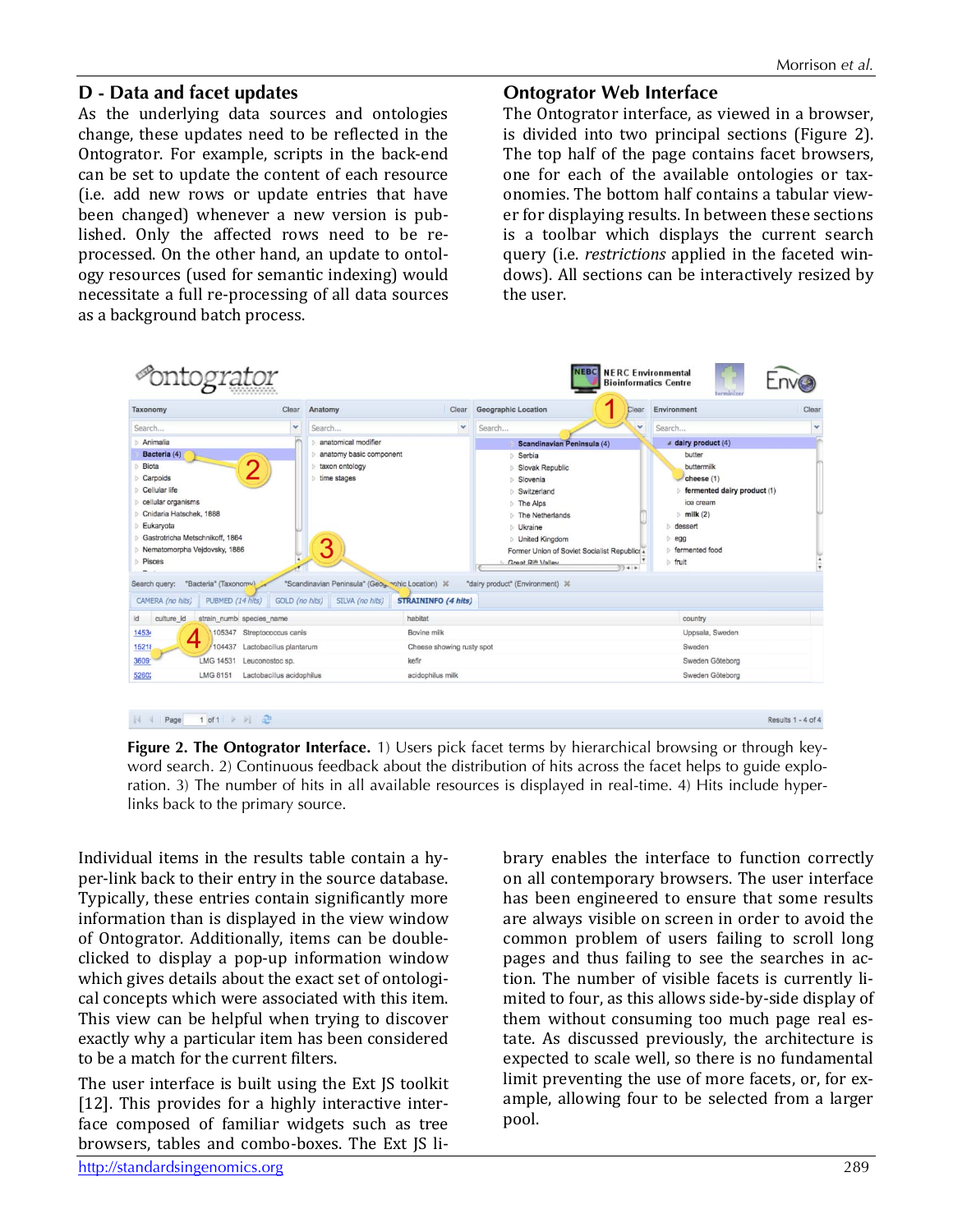### **Results**

#### **An instance of Ontogrator for the Genomic Standards Consortium (GSC)**

To demonstrate the utility of facetted browsing as applied to biological data, we have worked within the Genomic Standards Consortium (GSC) [6,13] to produce an instance of the Ontogrator system populated with content from genomic, metagenomic, marker gene sequences and culture collection databases [14]. The data resources chosen included: 1) the Genomes OnLine Database [15] (GOLD), 2) the Community Cyberinfrastructure for Advanced Microbial Ecology Research and Analysis Database [16] (CAMERA), 3) the SILVA comprehensive ribosomal RNA database [17] and 4) the StrainInfo.net database [18]. Furthermore, we also including text from a selection of 5) PubMed abstracts to illustrate the value of integrating information about molecules, organisms and the literature at the same time. In this instance of Ontogrator, facets were chosen that organize the meta-data content by taxonomy, anatomy, environment and location, the latter two axes of data organization being of special interest to the GSC [3]. We have created these four facets using the following  $KOS: 1$  a species taxonomy  $f$ ollowing KOS: (represented by the NCBI taxonomy [19]), 2) anatomy (modeled by MIAA [20]), environmental factors (represented by EnvO [21]) and geographical locations (represented by GAZ [11]).

### **Using Ontogrator to explore marked up data**

In the screenshot of the Ontogrator online interface as shown in Figure 2, the initial view of the *ontograted resources* shows a default data source and the root terms of the different ontologies. Each time the user adjusts the query by picking one or more terms in a facet, the results table is updated showing items and hit counts from the selected data resource. It is this continual display of visual feedback about the distribution of results that gives users the navigational awareness that enables the successful exploration of unfamiliar data.

In Figure 2, the query retrieves data products from the five data sources that are related to Scandinavian Peninsula and Dairy product. Once a resource is selected as active (e.g., StrainInfo in Figure 2), its instances appear in a conventional tabular form with each row being a direct hyperlink back to the primary resource. The number of hits in each of the non-active resources is also

shown, allowing the user to quickly ascertain which of them might also be worth browsing (e.g., there are fourteen hits relating to scholarly publications for the same query in the PubMed database that may be of interest). Additionally, the distribution of hits across the facet is also given, so that the user is guided in their exploration. For instance, if *dairy product* is showing 4 hits, expanding that node might reveal that *cheese* accounts for 1, *milk* for 2 and *fermented dairy product* for 1 of those results. Drilling down through the facet in this way allows the user to adjust the granularity of the query to a level with which they are comfortable.

## **Discussion**

Here we discuss the main strengths and challenges of the proposed approach, as well as future developments that could be integrated into Ontogrator.

#### **Searching using the power of ontologies**

A major benefit of ontology-driven searching is the automatic broadening of retrieval results, e.g., *look for bone but find tibia*. Such searching is far more powerful than traditional keyword searching in which query terms must match the results explicitly. Using the current content of the Ontogrator genomic instance, a search for *bacterial cultures* in StrainInfo isolated from *dairy products* in *Scandinavian Peninsula* (see Figure 2) returns, among others, an entry from *a culture of Leuconostoc isolated from kefir in Stockholm*. Even though this result contained none of the chosen query terms, the underlying subsumption hierarchy – of the species taxonomy, the Environment ontology and a geographical location Gazetteer – enabled the system to infer that *Leuconostoc was a kind of bacteria*, *kefir was a kind of (fermented) dairy product* and *Stockholm was located in the Scandinavian Peninsula*. This example clearly shows the potential of semanticallyenhanced facets for broadening the search space over conventional, keyword-based information retrieval systems.

Ontogrator facilitates the exploration and discovery of unexpected patterns in concept co-occurrences across facets, which might lead to the generation of novel research hypotheses. It supports both data drill-down to focus the results, and roll-up to generalize the queries. The top levels of the faceted trees give a useful overview of the query distribu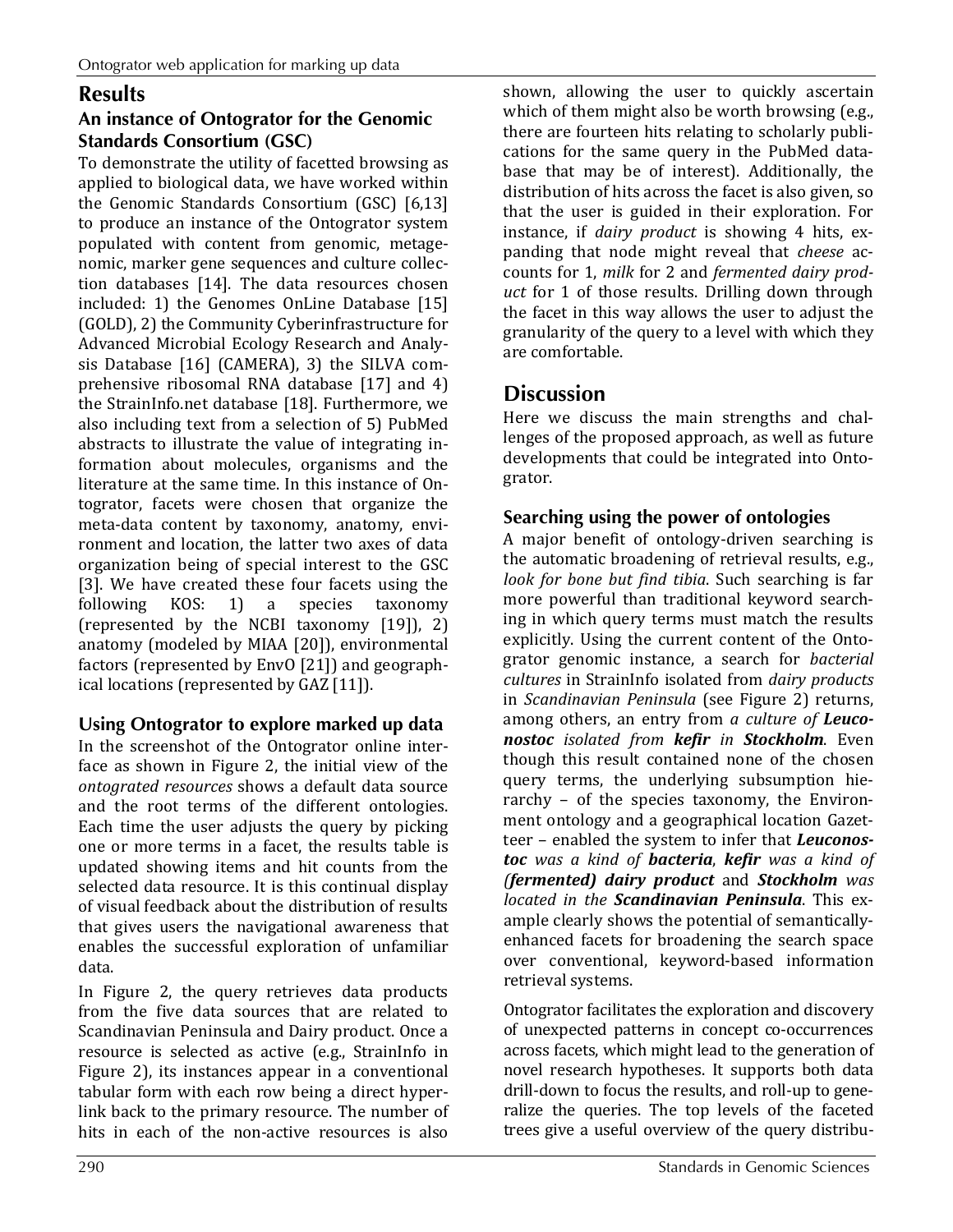tion over the data set; e.g., which species or countries are overrepresented, and how many hits are available. For example, using the facets provided here, a user could select *habitat=soil* from the Environment dimension and then see how soil samples are distributed across countries by referring to the occurrence of entries now shown in the location facet.

No prior knowledge of either the content or structure of these resources is needed by the users, as the faceted browsing interface provides both the query vocabulary and navigational feedback. In contrast to existing interfaces based on keyword searching, by using ontologies Ontogrator overcomes the *guess the keyword* problem and provides the user with a new yet familiar way to explore distributed data sets in a unified environment.

#### **Future features**

An obvious future direction for the Ontogrator platform to take without any further modification is to increase the number of data resources *ontograted*, either by increasing the number of resources in the GSC portal, or by building other community portals (e.g., model organisms, clinical trials, or environmental data).

In addition to facets based on existing ontologies and taxonomies (which are represented as trees), new facet types could be imagined that use other ways (i.e. KOS) in which to organize data. For example, some facets might be better represented graphically, for example a schematic representation of the human digestive tract for exploring human microbiome project data; or a geopolitical map facet for exploring samples marked up with geolocations. Furthermore, a phylogenetic tree facet can be used to display entries according to their evolutionary relatedness, or a semantic network of concepts can be used to represent dimensions that have not yet been formally represented.

We can also envisage more relaxed matching of resource entries in cases when there are few hits using the standard ontological matching or when different resources have been semantically indexed by different, yet related ontologies. Matches in these cases could be based on semantic distances between pre-computed database annotations and/or user queries. We could use the semantic layer (i.e. ontological annotations) to enable cross-database retrievals through the auto-

mated discovery of mappings based on semantic distances between conceptual tags. This approach should provide retrieval of data instances that are, for example, *similar to dairy products* even though the dataset has not been indexed by such tags. For example, a future interface could support functions like *users who searched for this have also searched for this and this*.

### **Capturing the user experience**

As a third party data aggregator, the quality and accuracy of data annotation is of paramount importance when retrieving data via Ontogrator. The ultimate test for the impact of such systems is the end users. In order to continually improve the application and the data that underpins it, we aim to provide a feedback mechanism where users of the Ontogrator application can rate the appropriateness of data sets based on their search criteria and alert data suppliers of problems with their data.

## **Driving ontology development**

The Ontogrator could be used to help mature and improve the ontologies it relies upon. More precisely, it could implement a mechanism to provide feedback on terms that have either been overrepresented in data (and may need further specialization) or do not exist in the current hierarchy (e.g., a *term clearing house* can be provided for the submission of new terms to existing ontologies). Similarly, Ontogrator could be open to user-driven updates of annotations/mappings of the Ontograted resources (e.g., a user can indicate that a returned entry is not relevant to a particular query, so the software could have the ability to *learn* e.g., by removing the annotations and/or by re-training the mapping tools.

# **Conclusions**

We argue that the combined approach of faceted browsing and resource aggregation is an effective solution for aligning and mining information across a collection of related databases. Furthermore, by combining the power of searching over information resources with ontologies, complex distributed data sets can be searched over whilst leveraging the combined knowledge of expert communities.